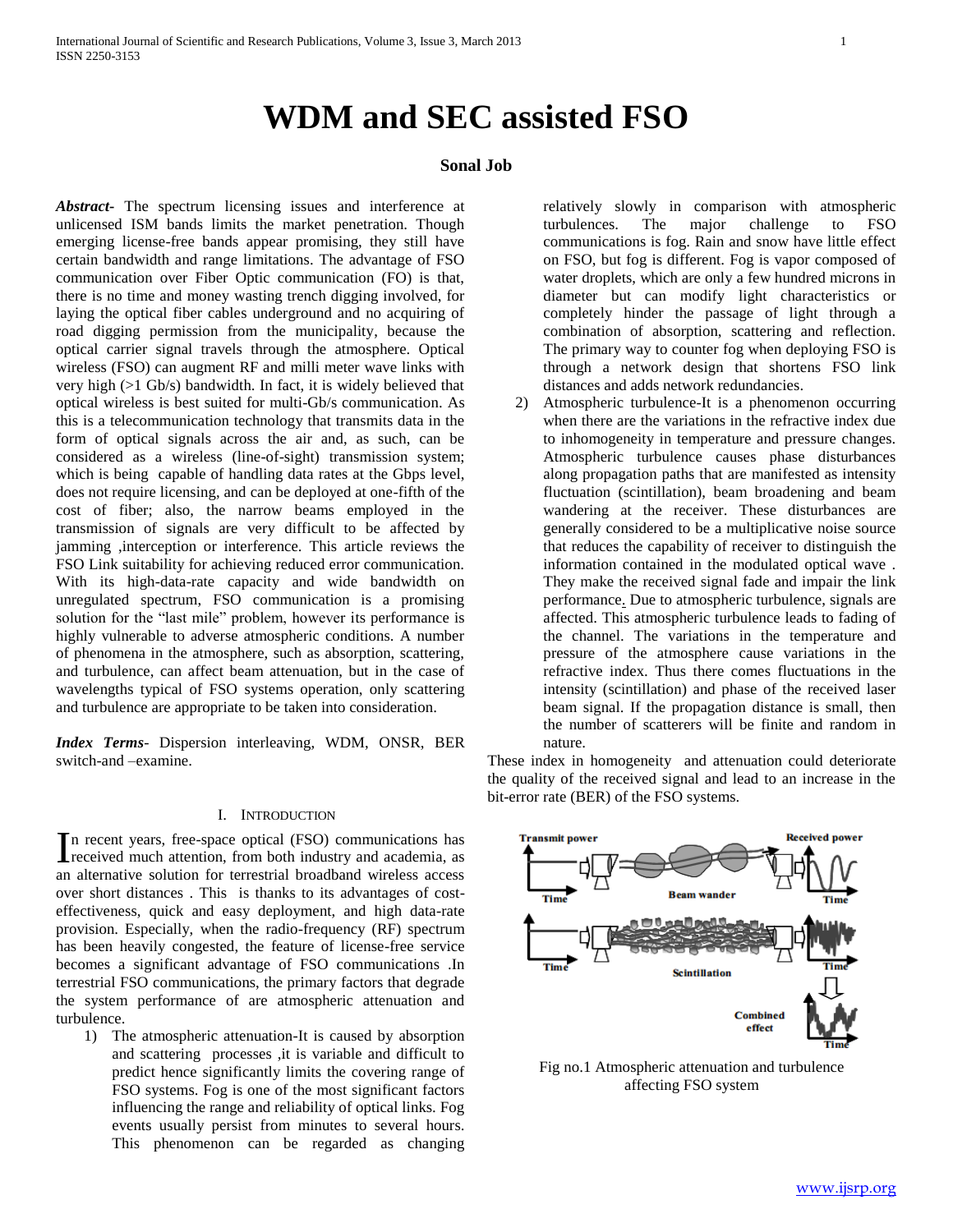In the air the areas with different temperatures and pressures create zones with different refraction indices. Various in homogeneities in the atmosphere affect the beam distortion.

#### II. RESEARCH

 If the optical signals are subjected to different turbulence conditions **,**fluctuations in the intensity (scintillation) and phase of the received laser beam signal occurs , also due to the propagation temperature and wind velocity, there will be fluctuations in the intensity of the signal which occurs in random.

 Thus in order to mitigate the effect of turbulence, error control codes and spatial diversity schemes are used. Single laser transmitter and multiple receivers can be placed at both ends to mitigate the turbulence fading and exploit the advantages of spatial diversity. Spatial diversity is particularly crucial for strong turbulence channels in which single-input single-output (SISO) link performs extremely poor.In this paper, we propose the concept of limiting the the error rate performance of FSO systems for atmospheric turbulence channels and potential advantages of spatial diversity deployments at the transmitter and/or receiver**.** A comparative study of SIMO and MISO links shows that the efficiency of adding diversity in error rate and outage capacity appears more in SIMO, both in the weak and strong turbulence conditions.

 The WDM technique is used to transmit multiple wavelengths, multiple data channels simultaneously, as a single optical signal along the FSO communication link. When FSO is combined with WDM technology, then the transportable bandwidth is yet higher and WDM-FSO becomes suitable to disperse-grid . In such case, WDM FSO combined with short-distance EM wireless clusters, allows for a large product {bit rate}  $\times$  {distance} which can be several orders of magnitude than pure E-M technology .Although WDM network offers much higher bandwidth than copper cable and is less susceptible to various kinds of electromagnetic interferences and other undesirable effects.WDM history started with opaque network, in which there was O-E-O conversion at each node that means that the optical signal carrying traffic terminate where it undergo O-E-O conversion. This approach had full independence between the network and physical layer but it also requires a large amount of O-E-O conversion devices that increased the network cost and energy consumption. In transparent optical networks, no O-E-O conversion is involved and the optical signal at the source node reaches the destination nodes. This approach reduces the cost, but also implies that physical layer must support end-to-end communication ,but in due course , transmission is affected due to impairments that occurs in the so used channel. These impairments cause the transmitted data not to be received correctly at the destination. Since the data that has been transmitted for the entire light path, remains in optical domain, the signal is degraded due to the accumulation of noise and signal distortions. Thus due to the accumulation of these impairments at the destination the received signal quality may be so poor that BER can reach an unacceptably high value and thus the light path is not usable.

### III. FREE SPACE OPTICAL LINK DESIGN

*A. The Transmitter* 

1. Multi-wavelength EDFL source: To achieve high bandwidth based on WDM technique, multi -wavelength EDFL is needed. The purpose of using a multi-wavelength laser is to increase the bandwidth of the link using the wavelength division multiplexing technique (WDM ).The WDM technique is used to transmit multiple wavelengths, multiple data channels simultaneously, as a single optical signal along the FSO communication link .

2. De-multiplexer:The signal is split into different wavelengths by a de-multiplexer.

3. Intensity modulator: The purpose is to modulate each wavelength separately by data signals. These wavelengths are then modulated with data by the intensity modulator

4. Multiplexer: The modulated wavelengths/data-channels are multiplexed into one optical signal by a wavelength -division multiplexer (WDM),but often it becomes hard to increase the number of multiplexed channels, which otherwise is made on account of decreasing the channel spacing, as a resultant ,due to the very small channel spacing, the power leakage from one channel to its adjacent channels occurs and hence exhibit high insertion loss,and often cause large intersymbol interference (ISI).

 The usage of dispersion-interleaving facilitates the amplitude of the adjacent channel leakage to be reduced . In dispersion interleaved system, the dispersion-compensating fiber (DCF) is removed from either the first or the last span of the link and placed at the transmitter side for the odd channels and at the receiver side for the even channels. As a result, the channel signals arrive at their receivers with dispersion fully compensated, thus the performance improves. With Dispersion interleaving the improvement is nearly independent whether the signal channel is completely synchronized or delayed by a half bit interval with respect to adjacent channel. Hence there is a significant improvement in the performance of the system as per the earlier researches on dispersion interleaving, that is both signal power and OSNR have improved significantly. Noise power also increases but increase in noise power is less than the increase in signal power. As a result OSNR increases considerably. The improvement in signal power and OSNR slightly decreases with increase in data rate and decrease in the channel spacing.

5. Beam collimator: The purpose of this device is to collimate the optical signal to be transmitted so that the divergence of the signal is minimized. Too much divergence of the signal results to the decrease in the received optical power.

B. *The Receiver*

1. Laser beam receiver: The device collects the light sent from the transmitter.

2. De-multiplexer: The purpose of this device is to split the received optical signal into separate wavelengths. Switch-andexamine combining (SEC) technique is our suggestion for the diversity combining solution in multi-transceiving configuration. As only a handful of diversity approaches are potentially viable for switched diversity. Based on a switch-and-stay combining (SSC) scheme where the combiner switches to a new branch only after the existing received SNR fall below a threshold(T). This switching occurs regardless of the new branch SNR—even if it is inferior to the original branch. A major deficiency for SSC is the high probability that the optical beam will fail to illuminate the receiving branch, that is, half of the receivers are not illuminated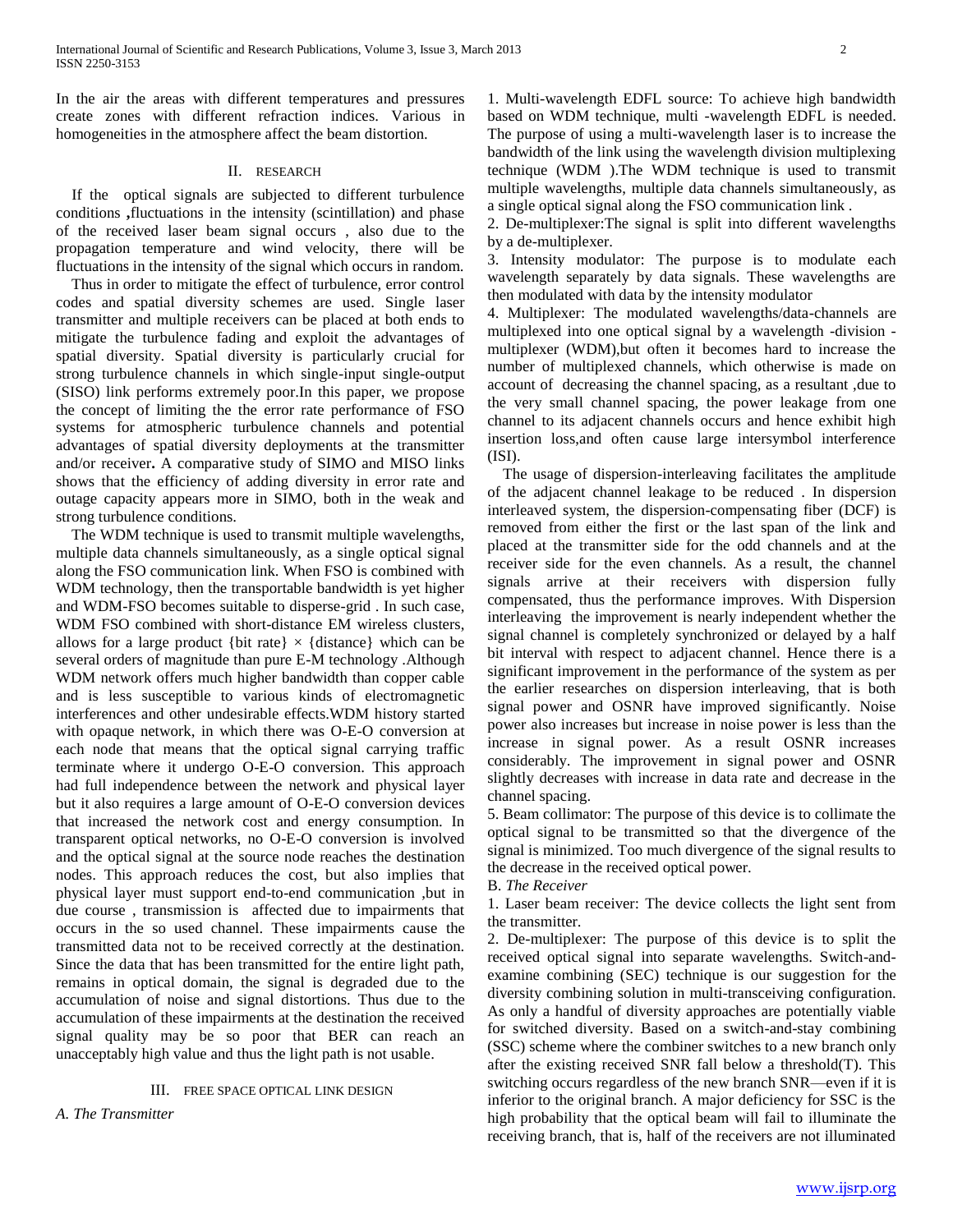rendering it an unacceptable choice for FSO. SEC diversity scheme is similar to SSC, albeit with minor modification.

 Each of the demultiplexed signal is followed separately by the SEC , where a low SNR reading initiates branch switching; however, the SNR of the new branch is considered first, for example, if the SNR is above the threshold level, the original branch is maintained. Branch evaluation continues to alternate branches until an acceptable SNR is observed, and a branch selection is made. SEC is designed on a switching threshold basis and proposes to reduce the volume of processing load and thus implementation complexity in the receiver design .When an SEC scheme is employed ,branch switching is initiated only when the active branch SNR drops below a defined threshold, thus limiting the switching repetitiveness that persists in an SC scheme. An SEC receiver examines in sequence the SNR of each of its branches and switches to the branch with an SNR deemed acceptable.

3. Demodulator: The purpose of this device is to demodulate the separated wavelengths. For each wavelength, the device makes use of photo-detectors, such as Avalanche photo diodes, to recover the data that has been sent.

#### IV. FUTURE SCOPE

1. Control coding suggested as per earlier researches

 The error control codes usage like FEC (forward error correction codes) on top of multi-hop approach can be made to improve link reliability. If we manage to tightly bound error variance within certain limits, we can design more efficient error control codes for a given FSO link. Some other researches going on the issue of the error control coding for FSO show through simulations that multi-hop end-to-end error is lower and also has a smaller variance than single hop.

LDPC error-correction codes with outstanding correction capabilities for the FSO channel may also be used as these codes provide very large SNR gains over Reed-Solomon codes of similar rate for a wide range of turbulence conditions.Researchers has observed that the uncoded channel becomes practically useless as the turbulence strength (or the propagation length) increases. However, the use of these LDPC

codes can provide a large improvement and make the FSO links a realistic communication alternative. In strong turbulence conditions, code provides good performance at realistic SNR values. These codes have low encoder and decoder

complexity, a feature that makes them practical for FSO communication system.

2. Adaptive optical methods suggested as per earlier researches

Nevertheless, when the system bit rate increases and the transmission distance is far, the FSO systems using PPM signaling critically suffer from the impact of pulse broadening caused by dispersion, especially when the modulation level is high therefore of multi-wavelength PPM (MWPPM) signalling to overcome the limitation of PPM. To further improve the system performance, avalanche photodiode (APD) is also used. To model the impact of intensity fluctuation caused by the atmospheric turbulence, by using MWPPM, the effects of both intensity fluctuation and pulse broadening are mitigated, the BER is therefore significantly improved. Additionally, the system

performance is further improved by using APD, especially when the average APD gain is chosen.

### V. CONCLUSION

 With the above proposed system model we will be able to efficiently deploy the wavelengths corresponding to the transmission of various data onto the SIMO structure without it's power (wavelengths) being leaked into each other , hence at the transmitter section itself the ISI is inhibited while as many signals are sent to the receiver side by the means of the FSO , where after the signal's demultiplexing it is subjected to the switch – and – examine circuit where the appropriate OSNR is switched from thereafter it is demodulated.

 The scope of this model is that a robust type of structure towards the atmospheric disturbances like attenuation and turbulence is proposed which perhaps intercept the optically transmitted signal but its mitigation is successfully carried out

#### REFERENCES

- [1] Radek KVÍČALA,"*BER and Availability Measured on FSO Link*" RADIO ENGINEERING, VOL. 16, NO. 3, SEPTEMBER 2007 ,ISSN online.
- [2] M. Shunmuga Lakshmi, P. Kannan "A *Literature Survey on Performance of Free Space Optical Communication Links under Strong Turbulence".* IOSR Journal of Electronics and Communication Engineering (IOSR-JECE) ISSN: 2278-2834, ISBN: 2278-8735. Volume 3, Issue 5 (Sep-Oct. 2012), PP 05-09
- [3] Theodoros A. Tsiftsis , Harilaos G. Sandalidi†, George K. Karagiannidis, and Murat Uysal."*FSO Links with Spatial Diversity Over Strong Atmospheric Turbulence Channels"*
- [4] M. Mofidi, A. Chaman-motlagh and N. Mofid*i "The Performance of Error*  and Outage Capacity in SIMOand MISO FSO Links"International Journal of Computer Science and Telecommunications [Volume 3, Issue 7, July 2012] 36
- [5] [Moradi, H.](http://ieeexplore.ieee.org/search/searchresult.jsp?searchWithin=p_Authors:.QT.Moradi,%20H..QT.&newsearch=partialPref) [Refai, H.H.](http://ieeexplore.ieee.org/search/searchresult.jsp?searchWithin=p_Authors:.QT.Refai,%20H.H..QT.&newsearch=partialPref) ; [LoPresti, P.G.](http://ieeexplore.ieee.org/search/searchresult.jsp?searchWithin=p_Authors:.QT.LoPresti,%20P.G..QT.&newsearch=partialPref) ; Atiquzzaman, M." *[Wireless](http://ieeexplore.ieee.org/xpl/mostRecentIssue.jsp?punumber=5963770)  [Communications and Mobile Computing Conference \(IWCMC\)", 2011 7th](http://ieeexplore.ieee.org/xpl/mostRecentIssue.jsp?punumber=5963770)  [International](http://ieeexplore.ieee.org/xpl/mostRecentIssue.jsp?punumber=5963770)* Date of Conference: 4-8 July 2011
- [6] Hassan Moradi, Hazem H. Refai, Peter G. LoPresti and Mohammed Atiquzzaman "Mobile free space optic nodes in single-input multiple-output setup under transmitter misalignment "SPECIAL ISSUE PAPER.
- [7] S. Qhumayo, R. Martinez Manuel "Free Space Optical data communication link" Photonics Research Group, Department of Electronic and Electrical Engineering ,University of Johannesburg.
- [8] R.L.Sharma, Juhi Narain & Praveen Singh‖ *Selection of Lightpath for BER and PMD Constraints*‖ 376 Research Inventy: International Journal Of Engineering And Science Issn: 2278-4721, Vol.2 Issue 2(January 2013) Pp 28-33
- [9] R. Tripathi, R. Gangwar and N. Singh<sup>"</sup> *Reduction of crosstalk in wavelength division multiplexed fiber optics communication system*‖ Progress In Electromagnetics Research, PIER 77, 367–378, 2007
- [10] HANLING WU1, HAIXING YAN1, XINYANG "Performance analysis of bit error rate for free space optical communication with tip-tilt compensation based on gamma-gamma distribution" Optica Applicata, Vol. XXXIX, No. 3, 2009.
- [11] Srinivasan R, Dr. Sridharan D" The climate effects on line of sight (LOS) in FSO communication", IJSRP, ISSN 2250-3153.
- [12] Bach T. Vu, Ngoc T. Dang, C-T Truong and Anh T.Pham"Bit-Error Rate Analysis of Rectangular QAM/FSOSystems using APD Receiver Over Atmospheric *Turbulence Channels"*JOURNAL OF LATEX CLASS FILES, VOL. 6, NO. 1, JANUARY 2007
- [13] Jayasri Akella, Murat Yuksel, Shiv Kalyanarama *"Error Analysis of Multi-Hop Free-Space Optical Communication"* Department of Electrical, Computer and Systems EngineeringRensselaer Polytechnic Institut*e*
- [14] [Dang](http://www.ncbi.nlm.nih.gov/pubmed?term=Dang%20NT%5BAuthor%5D&cauthor=true&cauthor_uid=23187533) NT, [Pham](http://www.ncbi.nlm.nih.gov/pubmed?term=Pham%20AT%5BAuthor%5D&cauthor=true&cauthor_uid=23187533) AT‖ *Performance improvement of FSO/CDMA systems over dispersive turbulence channel using multi-wavelength PPM*  2012 Nov 19;20(24):26786-97. doi: 10.1364/OE.20.026786.